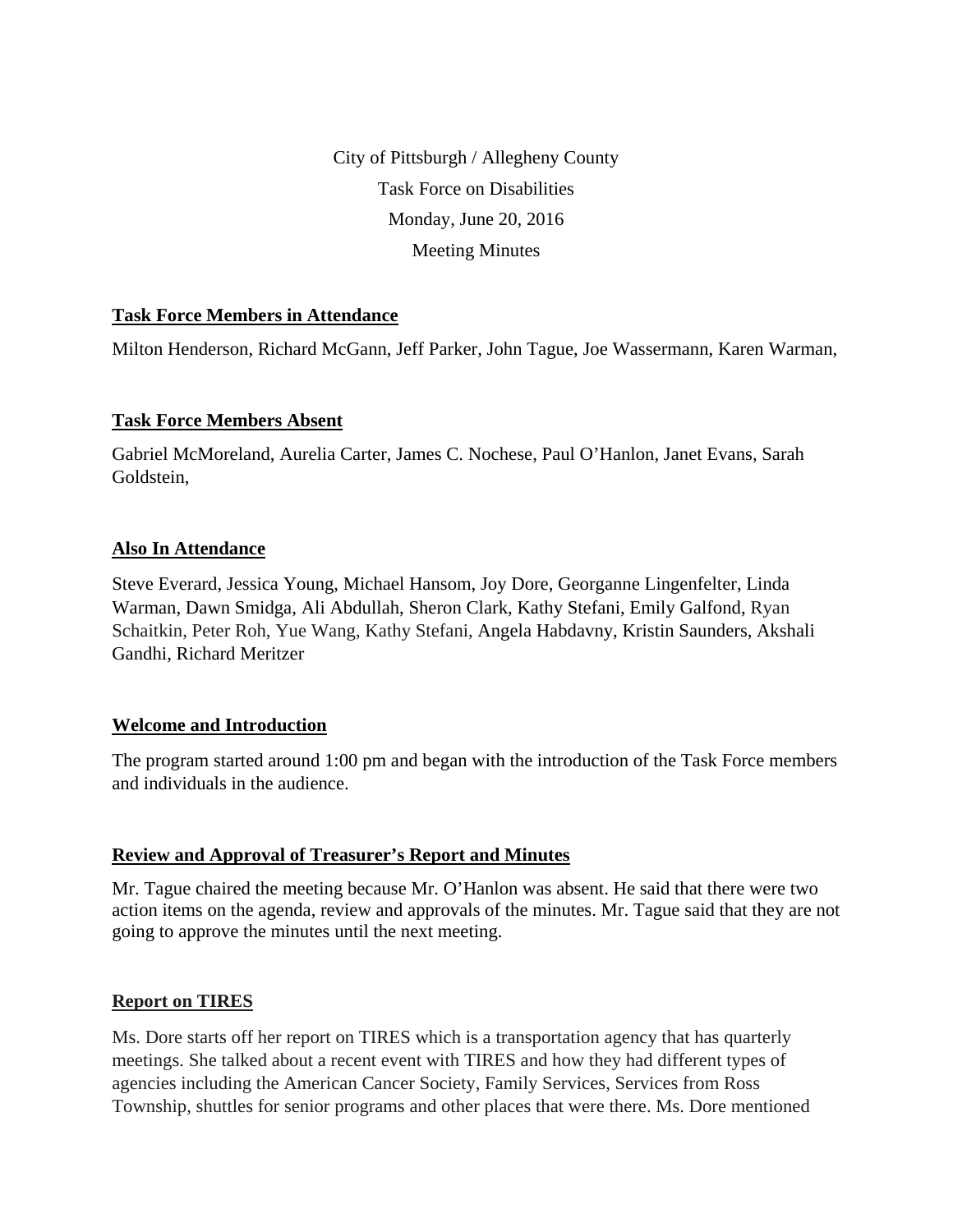about the event that they talked about several services which some were related to transportation and some that were related to housekeeping. She also said that there was a new agency that the event talked about which was inspired by the Snow Angels program. She said that the program it is for people who are enrolled in the Snow Angels program which helps with different neighborhoods to help with work including yard cleaning, lawn mowing and other types of work. Ms. Dore also said that she is going to give all the information to Mr. Meritzer if people are interested. She mentioned another program which is a Highmark Program that is for people who have insurance with them and they also provide volunteer transportation for seniors. Ms. Dore said that they refer to other services for people with wheelchairs get accessibility. She also mentioned another agency which is the North Hill Community Outreach that has a pet program for people who are able to drive that are low income and need temporary help so they can apply for a car, get AAA memberships and other stuff. Ms. Dore mentioned another agency which was the American Cancer Society which has a transportation program that helps with patients get around to places.

Mr. McGann asked if the hours are strict and if it is limited on the programs. Ms. Dore answered saying that it depends on what type of program it is and it is based on the availability on the volunteers and upon the geographical area. Mr. McGann said that there are a lot of senior citizens who are deaf and would need to have transportation at night but they do something at night and they're isn't access during that time of night. Ms. Habdavny asked a question about what kind of income are eligible for these types of program such as Medicaid. Ms. Dore answered saying that it depends on what type of program it is and asked if she was interested but will forward the information to Mr. Meritzer.

# **Report on Complete Streets**

Ms. Gandhi and Ms. Saunders started off their presentation on complete streets. Ms. Gandhi said the reason of the Complete Streets policy because they wanted to design streets for everyone and there are number of activities that happen in the streets. She mentioned that it will include the roadways, sidewalks and any space in between it. Ms. Gandhi said that the initiatives are to have streets accessible to be used for all modes of transportation and accessibility such as walking, riding bikes, taking transit and other types of mobility. She also said that it will help affect the diversity mode of traveling that people in the city use. Ms. Gandhi said that they had a meeting last December for the launch of the initiative and last spring Mayor Pedudo signed the executive order to kick off the process. She mentioned that their mail goal of Complete Street is to connect the whole City of Pittsburgh and want to make a better city that is connected to all the neighborhoods by using other mobility and not being auto depended. Ms. Gandhi also said that, to integrate the land use of the city with the transportation and to have strong neighborhoods in the city. She even said those streets are important public space for the city. Ms. Gandhi read the vision for complete streets the City of Pittsburgh complete street's policy is to create a safe, accessible and livable mobility network for everyone including, pedestrians, bicyclist, motorist, transit riders and vehicles.

Ms. Dore says that she a concerned about people that were not in the meeting would be benefitting on them. She also talked about her main concern that people who have visually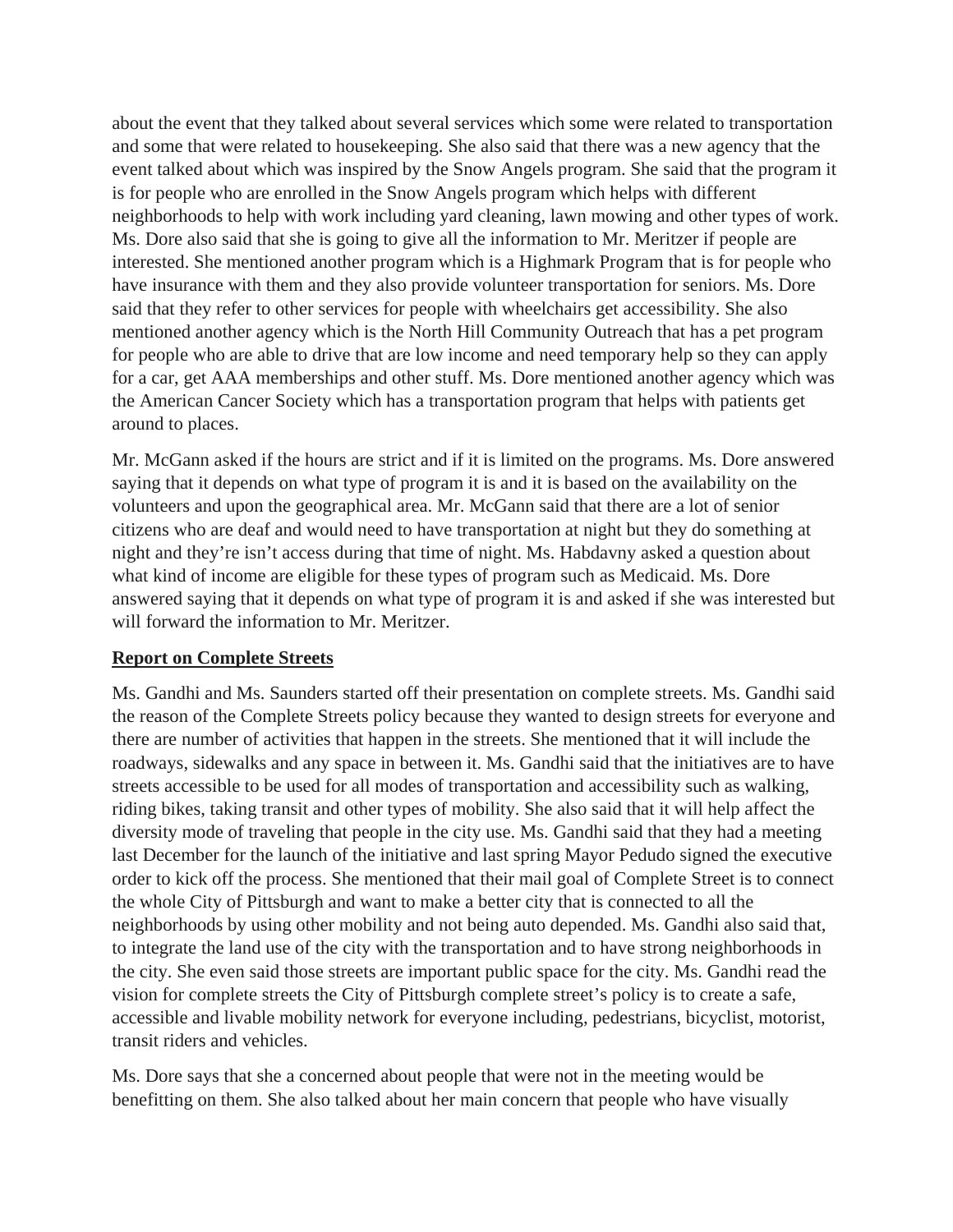impaired can't see the slides and asks Ms. Gandhi to send it to email to Mr. Meritzer so he can set it up. Mr. Meritzer said that he is going to send out the slides for everyone in an email. Ms. Gandhi mentioned that she did state holder outreach with different transportation groups, agencies and non-profits in the city including Pittsburgh Water and Sewage, Penn Dot, Department of Public Works, the Mayor's Office, the Allegheny County, many bike groups and advocacy groups and a disability group. She also stated their goal is to have a planning commission in July and have the city council to adopt it in September.

Ms. Gandhi, also mentions the five principles that are in the policy which includes Experience, Environment, Economy, Access and Efficiency. Ms. Gandhi said complete street should provide a safe comfortable travels for all users so people can have a good experience in the public streets. She also noted that open space and public realms are important to this idea. She talks about the second principle is Environment, complete streets are preserve to protect the Pittsburgh environment; the less people use of vehicles the more they can meet the climate initiative's goals. Ms. Gandhi also said the more active transportation that people use; the more they are going to lead an healthy life. Ms. Gandhi talks about the third principle which is Economy, complete streets will bring a strong work force to it and it will give more mobility options to it. She also said that, if people use one mobile option then it would not promote a multi-mobile economic development. Ms. Gandhi said that the complete streets should be implemented with fiscal and financially responsible because they want to add costs to the different project that will be added to the budget. Ms. Gandhi talks about the fourth principle, Access, saying that the whole complete street is meant to be used for all ages, all modes and users. She also said that, Equity and inclusivity having projects in various parts of the city is important so it can advance equity. Ms. Gandhi talks about the last principle which is Efficiency, they wanted to create a connected network for their project. She also stated the planning at the network level is important because it will help fill the gaps in the pedestrians and bicycling networks. Ms. Gandhi mentioned that, they are trying to corporate intelligent technology partnerships into the work that they do by doing upgrades on the traffic signals within the smart cities grants. She said that when it upgrades the signal it will have be to be at the latest ADA standards and other signals will have to be at that standard too. She also stated that this is applied for the city but trying to aim for other municipalities for it.

Mr. Henderson had a small complaint on the pictures from the slideshow saying there are some inclusions to it and said it could have been better. Ms. Saunders said that they are going to improve on it by making updates on the pictures. Mr. Henderson also said they should put people with wheelchairs and visually impaired people should be included on the list.

Ms. Warman gives a question about if the alleyways were going to be used for the project. Ms. Gandhi answer Ms. Warman's question saying that it will be used for the project but will consider the physical limitations of the alley way. Ms. Saunders stated that there are no streets that are excluded for the project and that it applies to all roads.

Mr. McGann said that there would be a problem with the water and sewer system and the gas line because if they repaving over that, the water and gas might break and cause damage for them. Mr. Meritzer said to use to the 311 line to call for these types of emergencies.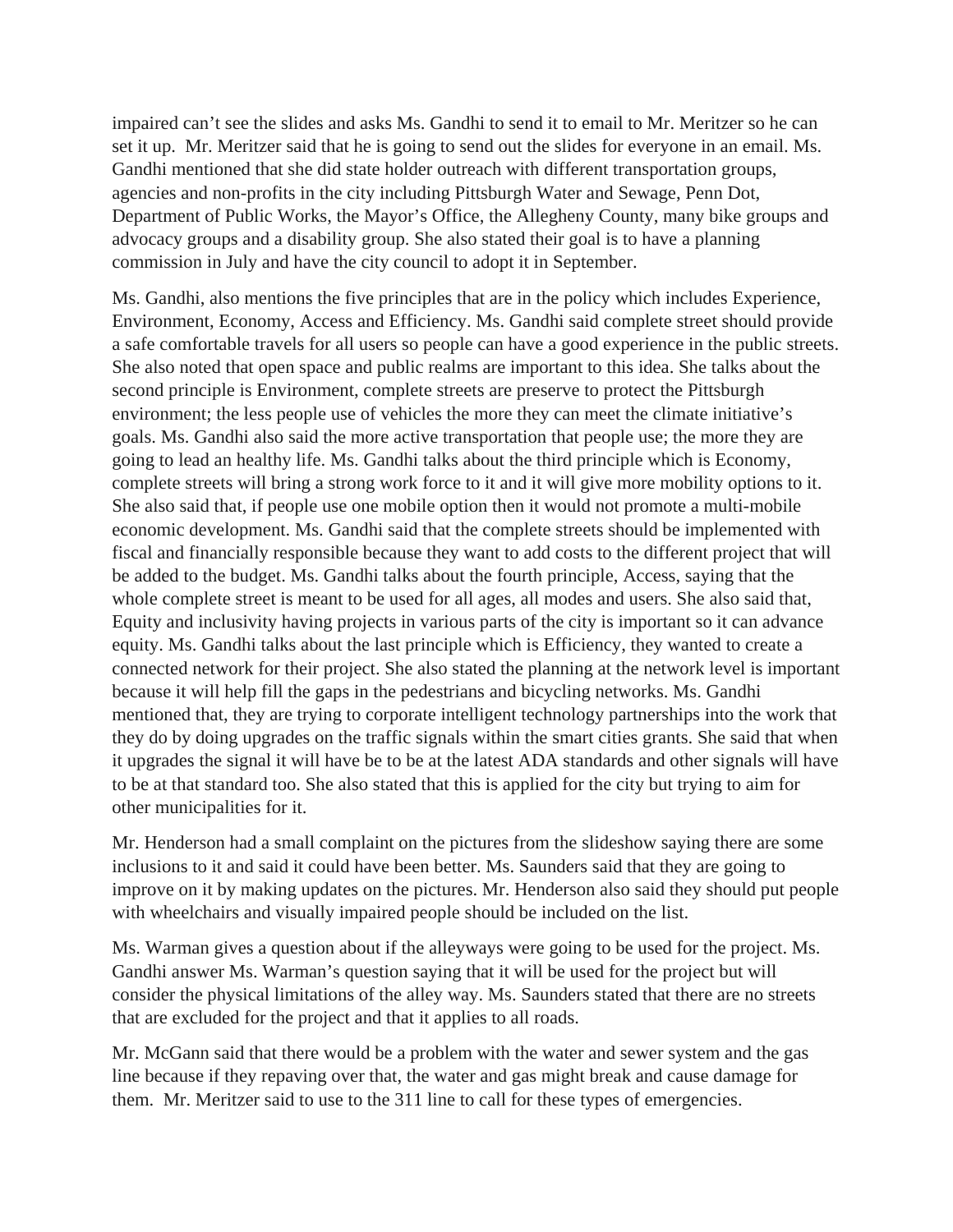Mr. Parker asked if sidewalks were part of the complete streets and Ms. Gandhi answered saying that it is included with it. Mr. Parker said that it is part of the umbrella that it is an area of interest for them and plans on setting up a public hearing about it. He mentions that snow removal isn't included in it but said that the snow can eliminate the use of streets which causes problems for people.

Ms. Habdavny talked about this issue of snowstorms and draining and how the problem with intersections would fill up with water and over flood in the overcuts. Ms. Habdavny also said that the curb cuts and intersections would be over filled with water. She mentioned that this problems needs to be fixed because people who use wheelchairs and the visually impaired would be caught in the water. She pointed out another problem saying that they need to have provisions for those who are visually impaired so they can know where they at so they won't get lost. Ms. Saunders said that they are going to go through design guidelines that will help with the intersection problem. She also mentioned that she will pass it to Mr. Meritzer. Mr. Meritzer said that he is going to look at this issue. Mr. Wasserman thanked both Ms. Saunders and Ms. Gandhi for their presentation.

# **Update on the Police Committee**

Mr. Meritzer starts off the current updates on police committee saying that the process is moving forward. Mr. Meritzer mentions that he was going to the police meetings with his intern Ms. Hansom to learn more about the police committee. He talks about the second meeting and dealt with the further relationship building. Mr. Meritzer talked about the police's plan on setting up a walk around to see what is going on with the neighborhood and training issues how to develop better training sessions which includes the police academy. He also discussed on communication aids which will help the police communicate with people who are hearing impaired. Mr. Meritzer talked about putting iPads for the Police cars with helpful apps and more communication books for them. Mr. Meritzer mentions that the police are looking at how other cities use different resource models, how UPMC does it and how it will work for them. He also mentioned that they have plans on getting people to work with the police on real time issues. Mr. Mertizer talks about how the missing person issues on the disability community and how the police is need to work on that issue. He mentioned that there were a number of actions items that were developed at the meeting. Mr. Mertizer said that there were people from different agencies that came to the meeting which includes FISA Foundation, Center of Hearing and Deaf Services, Mr. McMoreland, Ms. Hansom, the Autism Connection, NAMI and the Epilepsy Foundation and many more groups that included police officers and sergeants. Ms. Warman asked when will be the next meeting and Mr. Meritzer answered that it hasn't been set up yet and it is a long term process.

Mr. McGann thanked Mr. Meritzer for bringing up the communication books that will help with the deaf and blind. He also stated that it needs to be very clear and it should be used for everyone. Mr. McGann mentioned that they should have an interpreter as soon as possible is anything happens when the police will show up so things won't be difficult for them. Mr.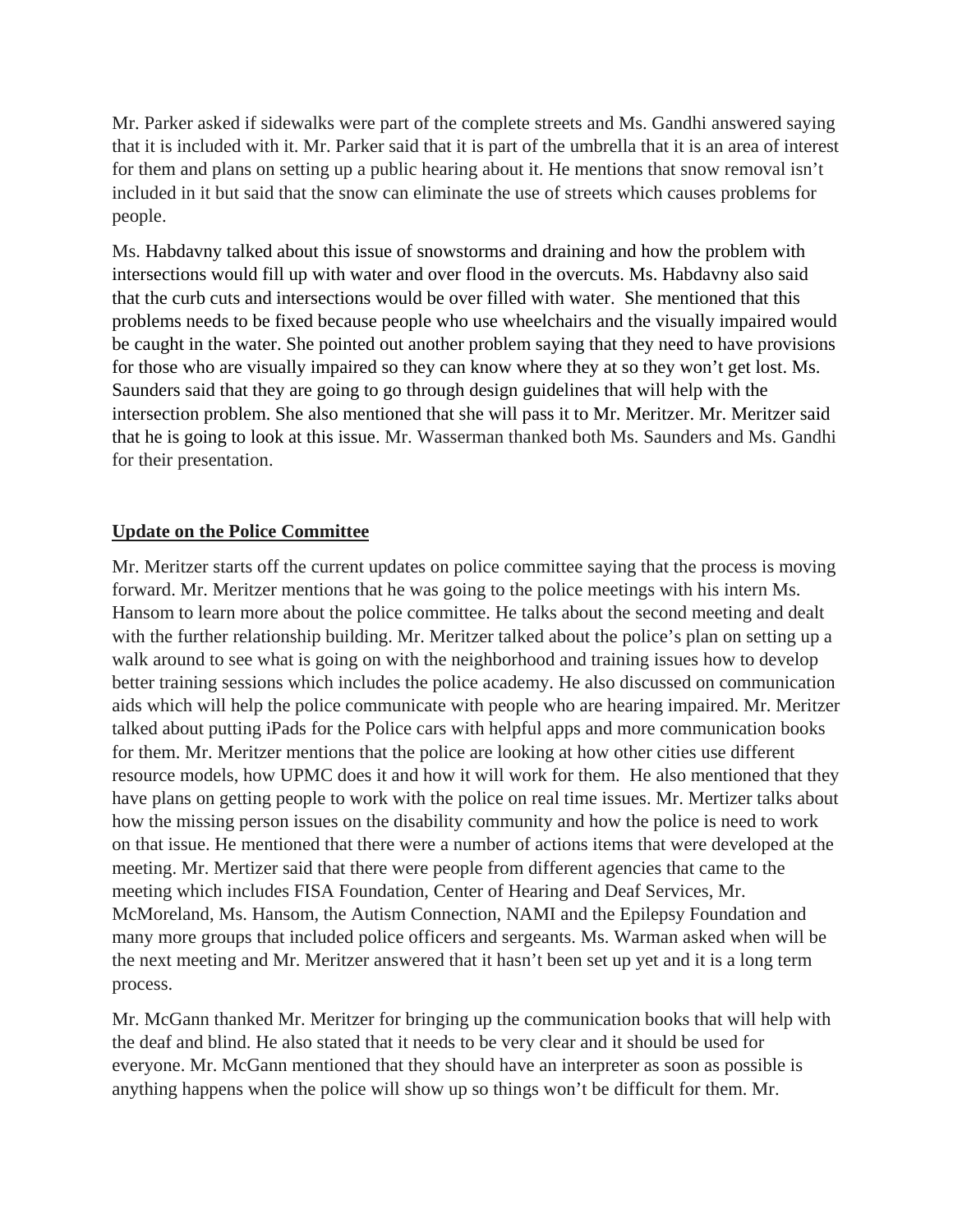Meritzer said that the staff doesn't know how to communicate with people who are deaf when they come to their office and that they are trying to do basic training for the city staff on sign language for the upcoming budget. He also mentioned that they are trying to get one person on their shift that will know American Sign Language so it will be easier for them to communicate with them. Mr. Meritzer mentioned that he hope it will work very quickly.

# **Accessible Neighborhood Design Symposium**

Mr. Parker starts off the Accessible Neighborhood Design Symposium by mentioned that, Mr. O'Hanlon contacted Mr. Tague and Mr. Parker to give the updates on activities for the symposium. Mr. Parker mentioned that Mr. O'Hanlon said that were new neighborhoods under construction that it would be nice if was planned earlier so it could be accessible and open as soon as possible. Mr. O'Hanlon also mentioned that he contacted Mr. Steinfeld who is an architecture professor from Buffalo who done work on keeping communities accessible rather than other communities being build accessible causing people to move. Mr. Parker mentioned that Mr. Steinfeld is pleased to come to do a presentation panel discussion in August. Mr. Parker also said that Mr. O'Hanlon contacted the director of technology and information services of the US access board Ms. Mase that will help with accessible design and guidelines. Ms. Mase said to Mr. O'Hanlon she is very interested to come for the presentation.

Ms. Galfond said that the city has a contextual design advisory panel and that they are interested in incorporating universal design and more accessible design for their meeting. Ms. Galfond also mentioned if anyone in the task force is interested in coming to the events.

# **Hoarding Task Force Initiative**

Mr. Meritzer starts off by introducing his policy intern Mr. Schaitkin the update on the Hoarding Task Force Initiative. Mr. Schaitkin gives a summary of the leading requests and on the revaluation on what is going on with the hoarding task force. He mentioned that he went to a couple of meetings and discussed about how what are goals and initiatives that the task force wants to go through. Mr. Schaitkin talks about the suggestion of the community advisory board. The structure of the hoarding task force is social workers and the workers of Department of Human Services and therapists. He also stated the people who have the hoarding disorder don't have a real voice on talking about their concerns issues with the task force. Mr. Schaitkin mentioned that he planned on having it staffed by the ADA office and the Department of City Planning. He also said that it would open to the public and a once of month meeting that would allow people an open voice to talk about the issue of having the hoarding disorder and the concerns of the community.